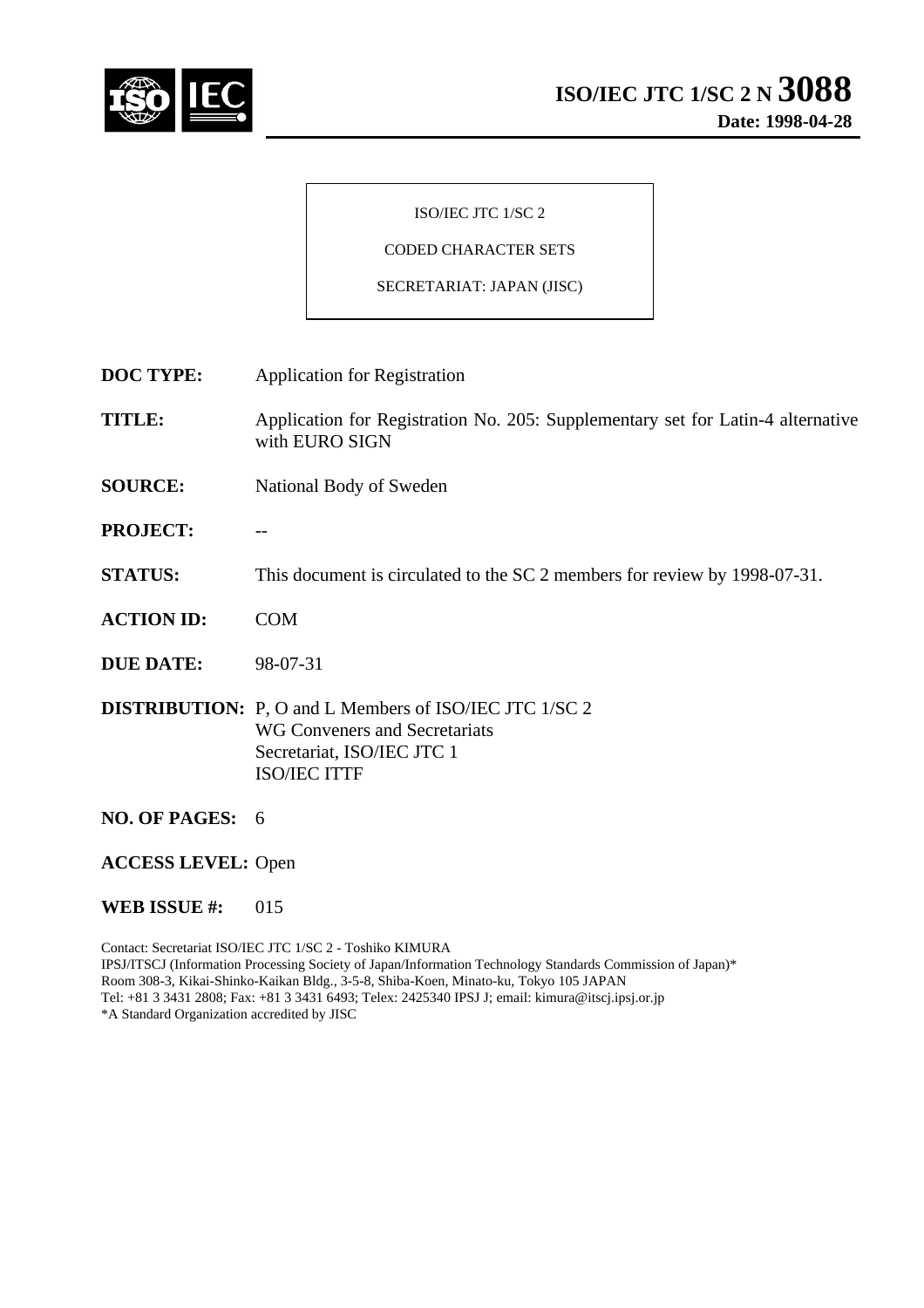| TYPE: 96-character graphic<br>character set |                 | 205<br><b>REGISTRATION NUMBER:</b><br>DATE OF REGISTRATION: |  |
|---------------------------------------------|-----------------|-------------------------------------------------------------|--|
| <b>ESCAPE SEQUENCE</b>                      | GO:             |                                                             |  |
|                                             | G1:             | ESC 02/13 F                                                 |  |
|                                             | G2:             | ESC 02/14 F                                                 |  |
|                                             | G3:             | ESC 02/15 F                                                 |  |
|                                             | CO <sub>2</sub> |                                                             |  |
|                                             | $C1$ :          |                                                             |  |
|                                             |                 |                                                             |  |

### NAME

Supplementary set for Latin-4 alternative with EURO SIGN

## **DESCRIPTION**

A set of 96 graphic characters for use as G1 set in a version of ISO/IEC 4873.

This set is intended primarily for use with the IRV of ISO/IEC 646 (ISO-IR 6), and is derived from the right-hand part of the ISO/IEC 8859-4 code table (ISO-IR 110) by replacement of the CURRENCY SIGN in pos 10/04 with the EURO SIGN.

## **SPONSOR**

ITS Information Technology Standardization, Sweden

## ORIGIN

ISO-IR 110 and ISO/IEC JTC 1/SC 2/WG 3 resolution M13.08 (1998-03-30)

# FIELD OF UTILISATION

Communication and processing of text by applications based on ISO/IEC 8859-4 when a requirement for the EURO SIGN character exists.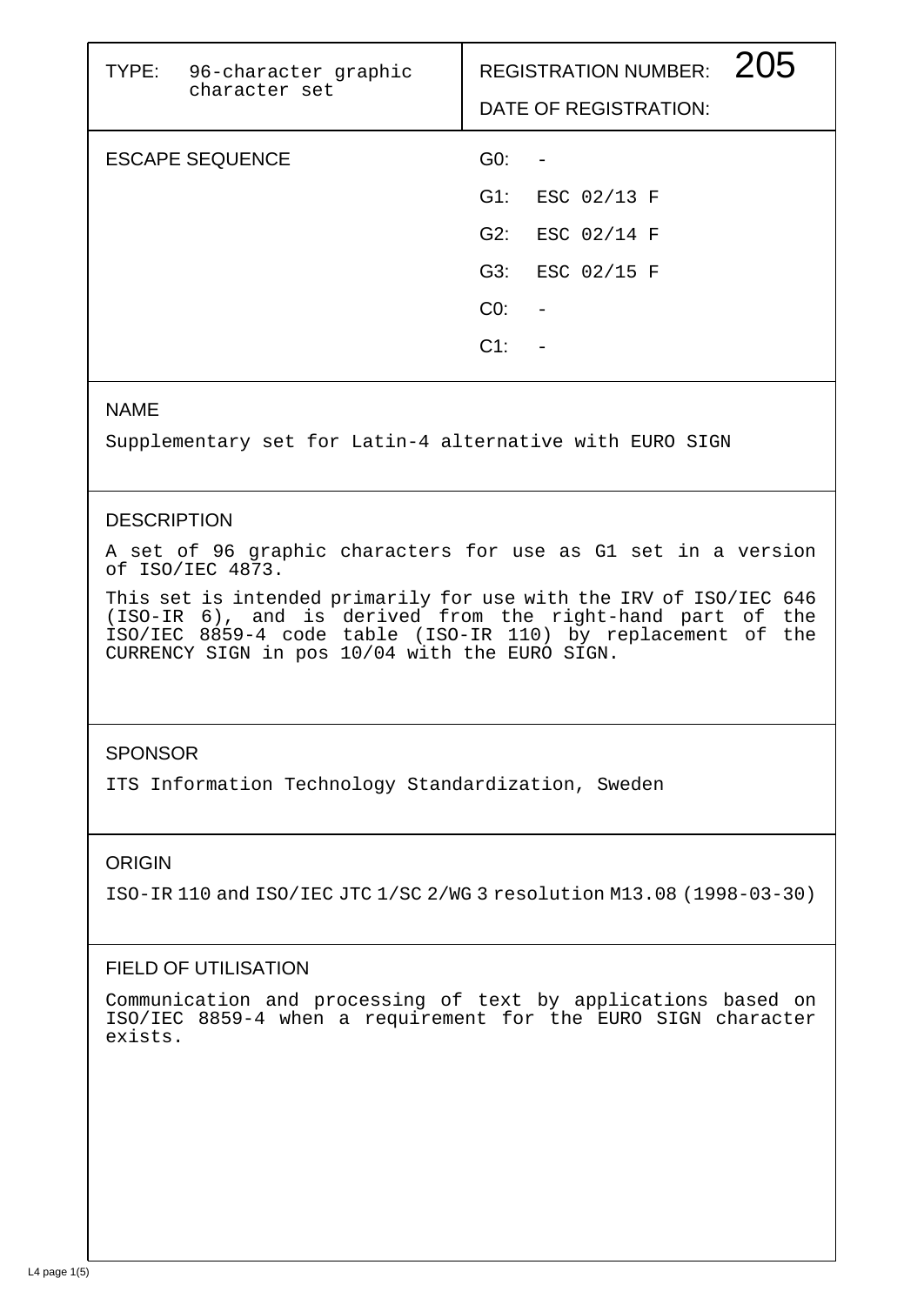|                |       |           |   | $b_8$                     | $\overline{1}$         | $\overline{1}$      | $\overline{1}$                            | $\overline{1}$                      | $\overline{1}$                   | $\overline{1}$                   |
|----------------|-------|-----------|---|---------------------------|------------------------|---------------------|-------------------------------------------|-------------------------------------|----------------------------------|----------------------------------|
|                |       |           |   | .<br>b <sub>7</sub>       | O<br>$\overline{1}$    | 0<br>$\overline{1}$ | $\overline{1}$<br>$\overline{\mathsf{0}}$ | $\overline{1}$<br>$\overline{0}$    | $\overline{1}$<br>$\overline{1}$ | $\overline{1}$<br>$\overline{1}$ |
|                |       |           |   | $b_6$<br>$\overline{b_5}$ | 0                      | $\overline{1}$      | 0                                         | 1                                   | 0                                | 1                                |
| b <sub>4</sub> | $b_3$ | $b_2 b_1$ |   |                           | 10                     | 1<br>1              | 12                                        | 13                                  | 14                               | 15                               |
| 0              | 0     | 0         | O | 0<br>Ŋ                    | <b>NBSP</b>            | $\bullet$           | Ā                                         | Đ                                   | ā                                | đ                                |
| 0              | 0     | 0         | 1 | 01                        | Ą                      | ą                   | $\overline{\acute{\mathsf{A}}}$           | Ņ                                   | á                                | ņ                                |
| 0              | 0     | 1         | 0 | 02                        | K                      | L                   | $\overline{\hat{\mathsf{A}}}$             | Ō                                   | â                                | ō                                |
| 0              | 0     | 1         | 1 | 03                        | Ŗ                      | $\mathsf{r}$        | $\overline{\widetilde{\mathsf{A}}}$       | Ķ                                   | ã                                | ķ                                |
| 0              | 1     | 0         | 0 | 04                        | €                      |                     | $\overline{\ddot{\mathsf{A}}}$            | $\overline{\hat{0}}$                | ä                                | ô                                |
| 0              | 1     | 0         | 1 | 05                        | $\widetilde{\text{I}}$ | ĩ                   | $\overline{\text{\AA}}$                   | $\overline{\tilde{0}}$              | å                                | õ                                |
| 0              | 1     | 1         | 0 | 06                        | Ļ                      | Ļ                   | Æ                                         | $\overline{\ddot{\mathrm{o}}}$      | æ                                | ö                                |
| 0              | 1     | 1         | 1 | 07                        | $\mathbf{s}$           | $\checkmark$        | Į                                         | $\overline{\mathsf{x}}$             | j                                | ÷                                |
| 1              | 0     | 0         | 0 | 08                        | Ω.                     | ı                   | $\overline{\check{\mathsf{C}}}$           | Ø                                   | č                                | Ø                                |
| 1              | 0     | 0         | 1 | 09                        | $\check{\mathsf{S}}$   | š                   | É                                         | Ų                                   | é                                | Ų                                |
| 1              | 0     | 1         | 0 | 10                        | Ē                      | $\bar{\mathsf{e}}$  | Ę                                         | Ú                                   | ę                                | ú                                |
| 1              | 0     | 1         | 1 | 11                        | Ģ                      | ģ                   | $\overline{\overline{E}}$                 | Û                                   | ë                                | û                                |
| 1              | 1     | 0         | 0 | 12                        | Ŧ                      | ŧ                   | $\overline{\dot{\mathsf{E}}}$             | $\overline{\ddot{\bm{\mathsf{U}}}}$ | ė                                | ü                                |
| 1              | 1     | 0         | 1 | 13                        | <b>SHY</b>             | Ŋ                   | $\overline{1}$                            | $\overline{\widetilde{\sf U}}$      | í                                | ũ                                |
| 1              | 1     | 1         | 0 | 14                        | $\overline{\check{Z}}$ | ž                   | $\overline{\hat{1}}$                      | Ū                                   | î                                | ū                                |
| 1              | 1     | 1         | 1 | 15                        |                        | ŋ                   | Ī                                         | ß                                   | ī                                | Ì,                               |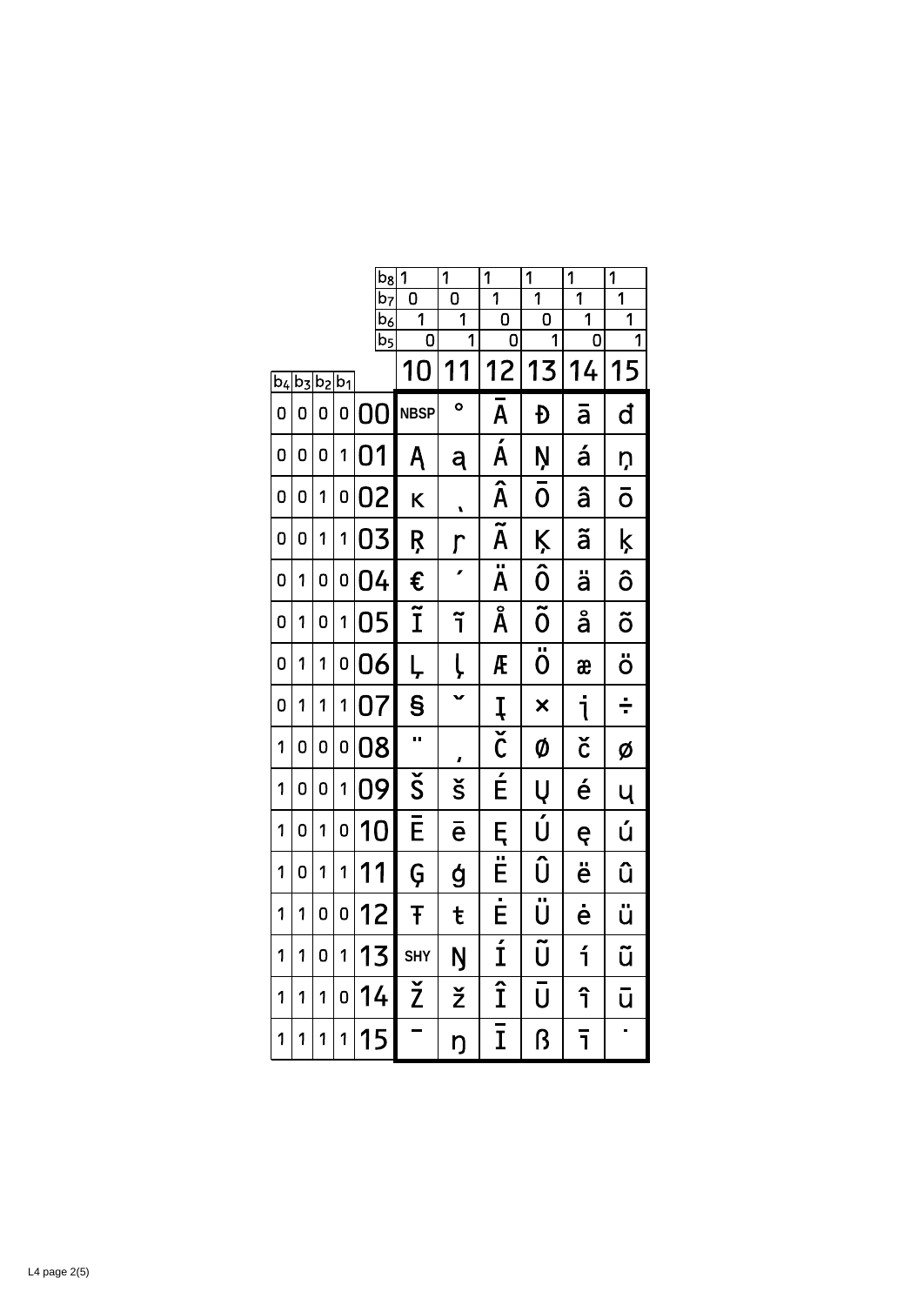| Pos.  | <b>Name</b>                          | <b>Note</b> |
|-------|--------------------------------------|-------------|
| 10/00 | <b>NO-BREAK SPACE</b>                |             |
| 10/01 | LATIN CAPITAL LETTER A WITH OGONEK   |             |
| 10/02 | LATIN SMALL LETTER KRA (Greenlandic) |             |
| 10/03 | LATIN CAPITAL LETTER R WITH CEDILLA  |             |
| 10/04 | <b>EURO SIGN</b>                     |             |
| 10/05 | LATIN CAPITAL LETTER I WITH TILDE    |             |
| 10/06 | LATIN CAPITAL LETTER L WITH CEDILLA  |             |
| 10/07 | <b>SECTION SIGN</b>                  |             |
| 10/08 | <b>DIAERESIS</b>                     |             |
| 10/09 | LATIN CAPITAL LETTER S WITH CARON    |             |
| 10/10 | LATIN CAPITAL LETTER E WITH MACRON   |             |
| 10/11 | LATIN CAPITAL LETTER G WITH CEDILLA  |             |
| 10/12 | LATIN CAPITAL LETTER T WITH STROKE   |             |
| 10/13 | <b>SOFT HYPHEN</b>                   |             |
| 10/14 | LATIN CAPITAL LETTER Z WITH CARON    |             |
| 10/15 | <b>MACRON</b>                        |             |
| 11/00 | <b>DEGREE SIGN</b>                   |             |
| 11/01 | LATIN SMALL LETTER A WITH OGONEK     |             |
| 11/02 | <b>OGONEK</b>                        |             |
| 11/03 | LATIN SMALL LETTER R WITH CEDILLA    |             |
| 11/04 | <b>ACUTE ACCENT</b>                  |             |
| 11/05 | LATIN SMALL LETTER I WITH TILDE      |             |
| 11/06 | LATIN SMALL LETTER L WITH CEDILLA    |             |
| 11/07 | <b>CARON</b>                         |             |
| 11/08 | <b>CEDILLA</b>                       |             |
| 11/09 | LATIN SMALL LETTER S WITH CARON      |             |
| 11/10 | LATIN SMALL LETTER E WITH MACRON     |             |
| 11/11 | LATIN SMALL LETTER G WITH CEDILLA    |             |
| 11/12 | LATIN SMALL LETTER T WITH STROKE     |             |
| 11/13 | LATIN CAPITAL LETTER ENG (Sami)      |             |
| 11/14 | LATIN SMALL LETTER Z WITH CARON      |             |
| 11/15 | LATIN SMALL LETTER ENG (Sami)        |             |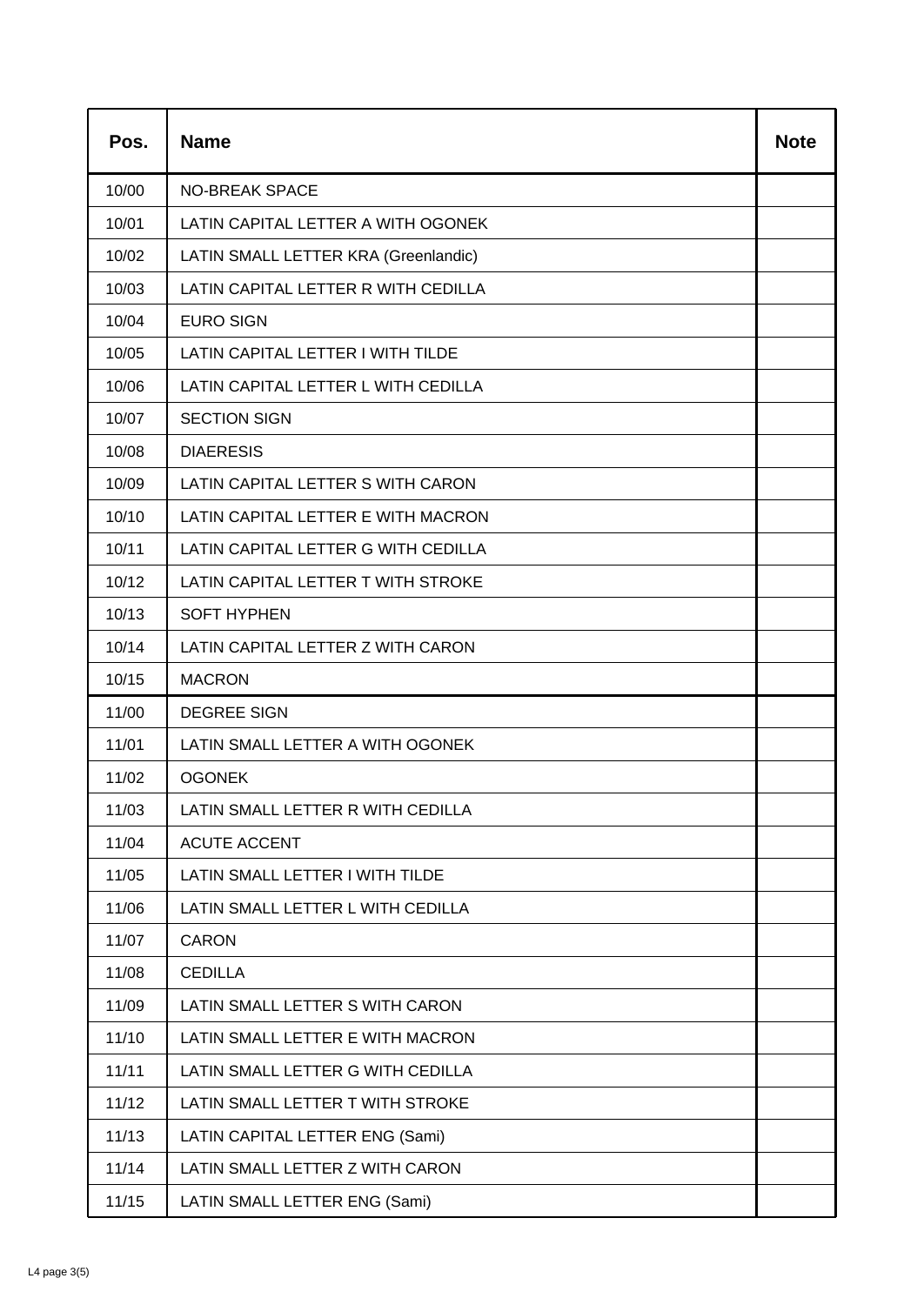| Pos.  | <b>Name</b>                            | <b>Note</b> |
|-------|----------------------------------------|-------------|
| 12/00 | LATIN CAPITAL LETTER A WITH MACRON     |             |
| 12/01 | LATIN CAPITAL LETTER A WITH ACUTE      |             |
| 12/02 | LATIN CAPITAL LETTER A WITH CIRCUMFLEX |             |
| 12/03 | LATIN CAPITAL LETTER A WITH TILDE      |             |
| 12/04 | LATIN CAPITAL LETTER A WITH DIAERESIS  |             |
| 12/05 | LATIN CAPITAL LETTER A WITH RING ABOVE |             |
| 12/06 | LATIN CAPITAL LETTER AE                |             |
| 12/07 | LATIN CAPITAL LETTER I WITH OGONEK     |             |
| 12/08 | LATIN CAPITAL LETTER C WITH CARON      |             |
| 12/09 | LATIN CAPITAL LETTER E WITH ACUTE      |             |
| 12/10 | LATIN CAPITAL LETTER E WITH OGONEK     |             |
| 12/11 | LATIN CAPITAL LETTER E WITH DIAERESIS  |             |
| 12/12 | LATIN CAPITAL LETTER E WITH DOT ABOVE  |             |
| 12/13 | LATIN CAPITAL LETTER I WITH ACUTE      |             |
| 12/14 | LATIN CAPITAL LETTER I WITH CIRCUMFLEX |             |
| 12/15 | LATIN CAPITAL LETTER I WITH MACRON     |             |
| 13/00 | LATIN CAPITAL LETTER D WITH STROKE     |             |
| 13/01 | LATIN CAPITAL LETTER N WITH CEDILLA    |             |
| 13/02 | LATIN CAPITAL LETTER O WITH MACRON     |             |
| 13/03 | LATIN CAPITAL LETTER K WITH CEDILLA    |             |
| 13/04 | LATIN CAPITAL LETTER O WITH CIRCUMFLEX |             |
| 13/05 | LATIN CAPITAL LETTER O WITH TILDE      |             |
| 13/06 | LATIN CAPITAL LETTER O WITH DIAERESIS  |             |
| 13/07 | <b>MULTIPLICATION SIGN</b>             |             |
| 13/08 | LATIN CAPITAL LETTER O WITH STROKE     |             |
| 13/09 | LATIN CAPITAL LETTER U WITH OGONEK     |             |
| 13/10 | LATIN CAPITAL LETTER U WITH ACUTE      |             |
| 13/11 | LATIN CAPITAL LETTER U WITH CIRCUMFLEX |             |
| 13/12 | LATIN CAPITAL LETTER U WITH DIAERESIS  |             |
| 13/13 | LATIN CAPITAL LETTER U WITH TILDE      |             |
| 13/14 | LATIN CAPITAL LETTER U WITH MACRON     |             |
| 13/15 | LATIN SMALL LETTER SHARP S (German)    |             |